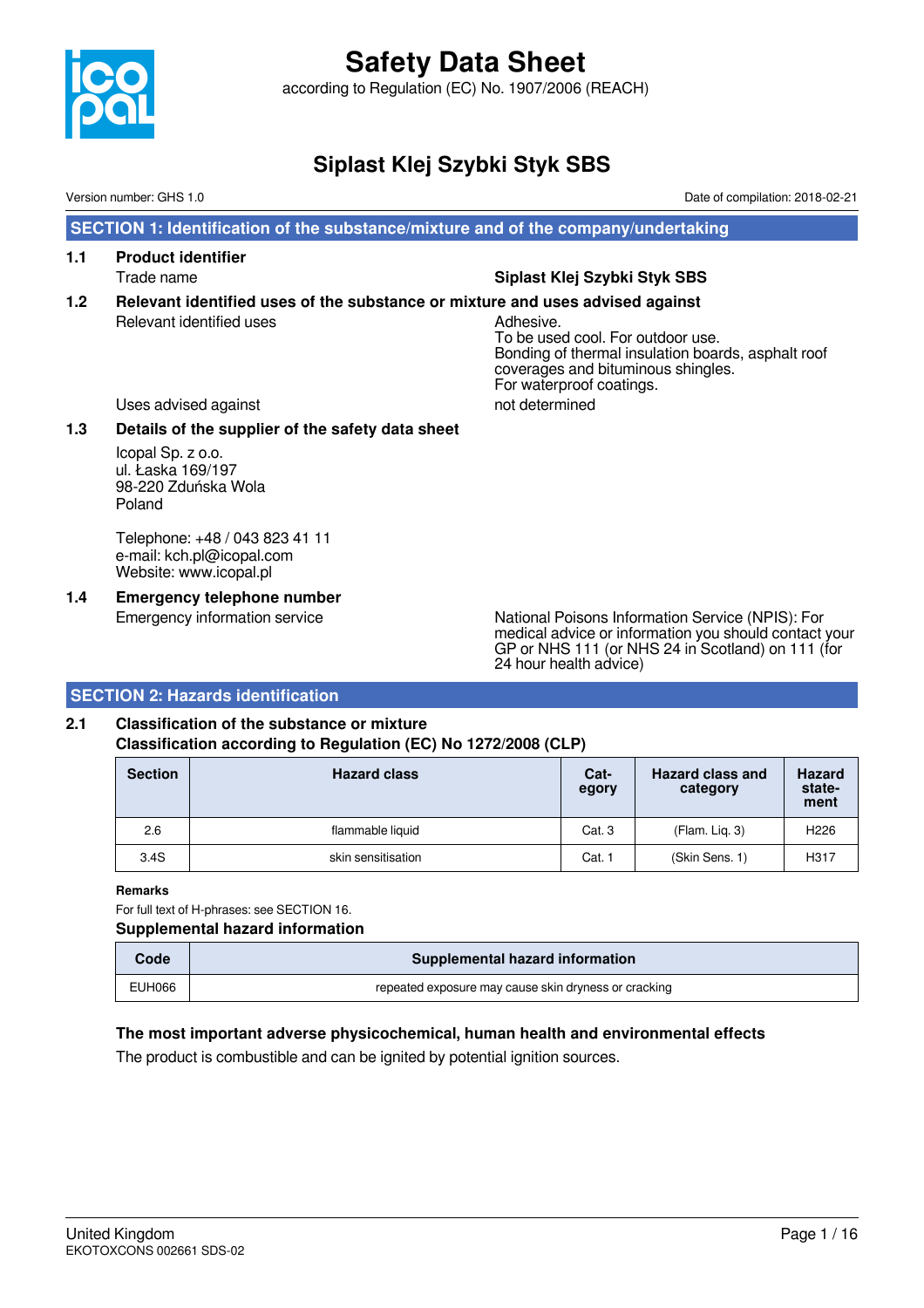

according to Regulation (EC) No. 1907/2006 (REACH)

### **Siplast Klej Szybki Styk SBS**

**2.2 Label elements Labelling according to Regulation (EC) No 1272/2008 (CLP) Signal word Warning Pictograms** GHS02, GHS07 **Hazard statements** H226 Flammable liquid and vapour.<br>H317 H317 May cause an allergic skin rea May cause an allergic skin reaction. **Precautionary statements Precautionary statements - prevention** P210 Keep away from heat, hot surfaces, sparks, open flames and other ignition sources. No smoking. P261 **Avoid breathing mist/vapours.**<br>P280 **Mear protective gloves/protective** Wear protective gloves/protective clothing. **Precautionary statements - response** P303+P361+P353 IF ON SKIN (or hair): take off immediately all contaminated clothing. Rinse skin with water/shower. P333+P313 If skin irritation or rash occurs: Get medical advice/attention. **Precautionary statements - disposal** P501 Dispose of contents / container to an approved waste disposal. **Additional labelling requirements** EUH066 Repeated exposure may cause skin dryness or cracking. **Hazardous ingredients for labelling:** Pitch, petroleum, arom., chinesse gum rosin **2.3 Other hazards** The substances in the mixture do not meet the PBT/vPvB criteria according to REACH, annex XIII.  **SECTION 3: Composition/information on ingredients** Version number: GHS 1.0 Date of compilation: 2018-02-21

#### **3.2 Mixtures**

| Name of substance | <b>Identifier</b>                                                                    | $wt\%$      | <b>Classification acc. to</b><br>1272/2008/EC | <b>Notes</b> |
|-------------------|--------------------------------------------------------------------------------------|-------------|-----------------------------------------------|--------------|
| Asphalt, oxidized | CAS No<br>64742-93-4<br>EC No<br>265-196-4<br>REACH Reg. No<br>01-2119498270-36-xxxx | $50 - < 75$ | not classified                                | <b>OEL</b>   |
| N-butyl acetate   | CAS No<br>123-86-4<br>EC No<br>204-658-1<br>REACH Reg. No<br>01-2119485493-29-xxxx   | $10 - 25$   | Flam. Liq. 3 / H226<br>STOT SE 3 / H336       | <b>OEL</b>   |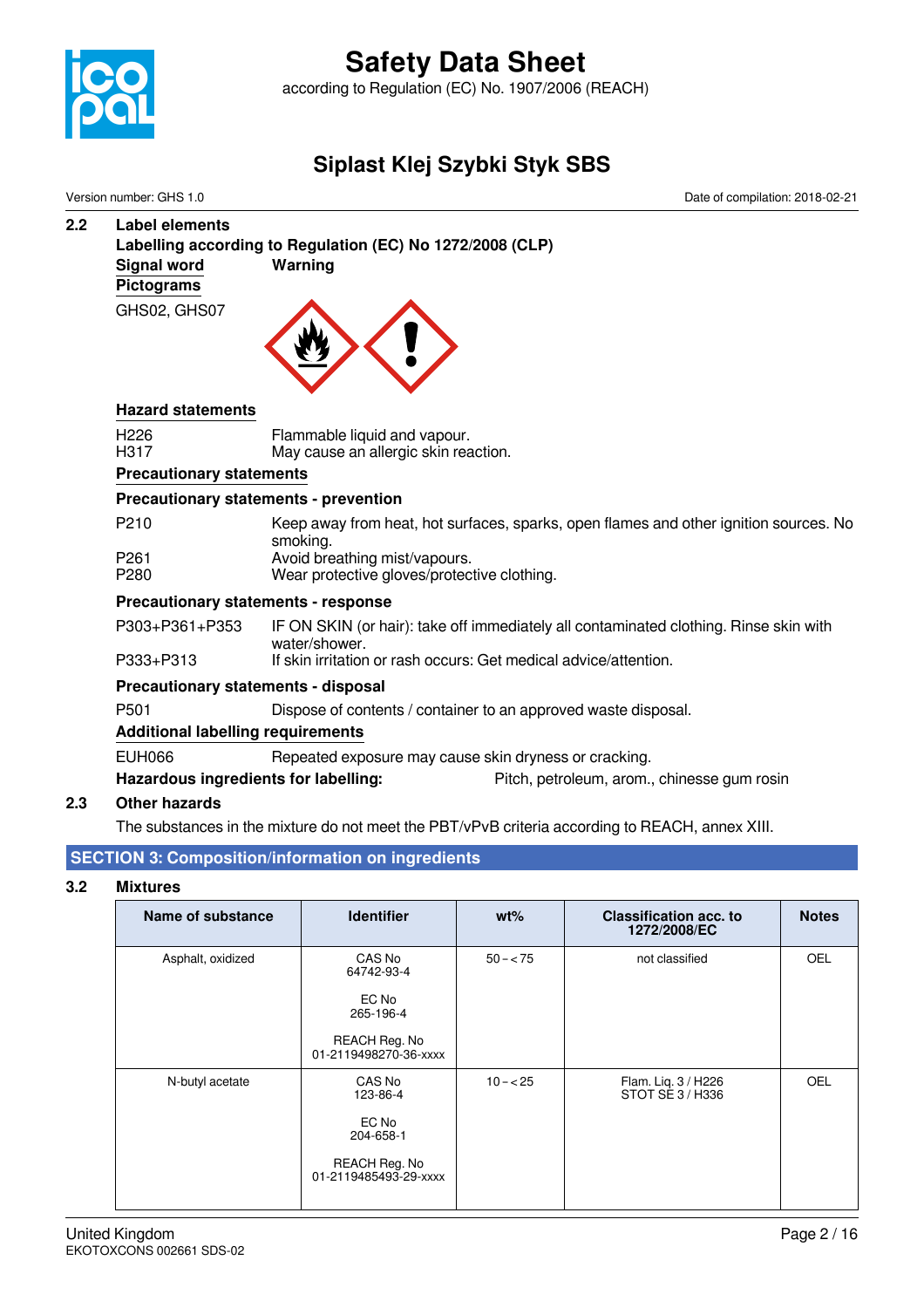

according to Regulation (EC) No. 1907/2006 (REACH)

### **Siplast Klej Szybki Styk SBS**

Version number: GHS 1.0 Date of compilation: 2018-02-21

| Name of substance                                          | <b>Identifier</b>                      | $wt\%$  | <b>Classification acc. to</b><br>1272/2008/EC | <b>Notes</b> |
|------------------------------------------------------------|----------------------------------------|---------|-----------------------------------------------|--------------|
| chinesse gum rosin                                         | CAS No<br>8050-09-7                    | $1 - 5$ | Skin Sens. 1 / H317                           |              |
|                                                            | EC No<br>232-475-7                     |         |                                               |              |
|                                                            | Index No<br>650-015-00-7               |         |                                               |              |
| Pitch, petroleum, arom.                                    | CAS No<br>68187-58-6                   | $1 - 5$ | Skin Sens. 1 / H317<br>Carc. 1B / H350        | $\star$      |
|                                                            | EC No<br>269-110-6                     |         |                                               |              |
|                                                            | REACH Reg. No<br>01-2119539471-40-xxxx |         |                                               |              |
| Amides, tallow, hydrogenated,<br>N-[(dimethylamino)propyl] | CAS No<br>69013-24-7                   | $1 - 5$ | Skin Irrit. 2 / H315<br>Eye Dam. 1 / H318     |              |
|                                                            | EC No<br>273-783-1                     |         | Aquatic Acute 1 / H400                        |              |

**Notes**

\*: Content of PAH = 1,37% Substance with a national occupational exposure limit value

For full text of abbreviations: see SECTION 16.

#### **SECTION 4: First aid measures**

#### **4.1 Description of first aid measures**

#### **General notes**

Do not leave affected person unattended. Remove victim out of the danger area. Keep affected person warm, still and covered. In all cases of doubt, or when symptoms persist, seek medical advice. In case of unconsciousness place person in the recovery position. Never give anything by mouth.

#### **Following inhalation**

If breathing is irregular or stopped, immediately seek medical assistance and start first aid actions. Provide fresh air.

#### **Following skin contact**

Take off contaminated clothing. Remove the residues of the product with liquid paraffin or edible oil. Wash skin with water and soap or mild detergent. Remove contaminated/soaked clothes to safe place away from heat and sources of ignition.

#### **Following eye contact**

Irrigate copiously with clean, fresh water for at least 10 minutes, holding the eyelids apart. Remove contact lenses, if present and easy to do. Continue rinsing. Seek medical advice immediately.

#### **Following ingestion**

Rinse mouth with water (only if the person is conscious). Conscious victim can drink 100-200 ml of liquid paraffin. Do not give milk or edible oils to drink. Do NOT induce vomiting. In case of spontaneous vomiting the victim should lean forward to prevent aspiration. Seek medical advice immediately.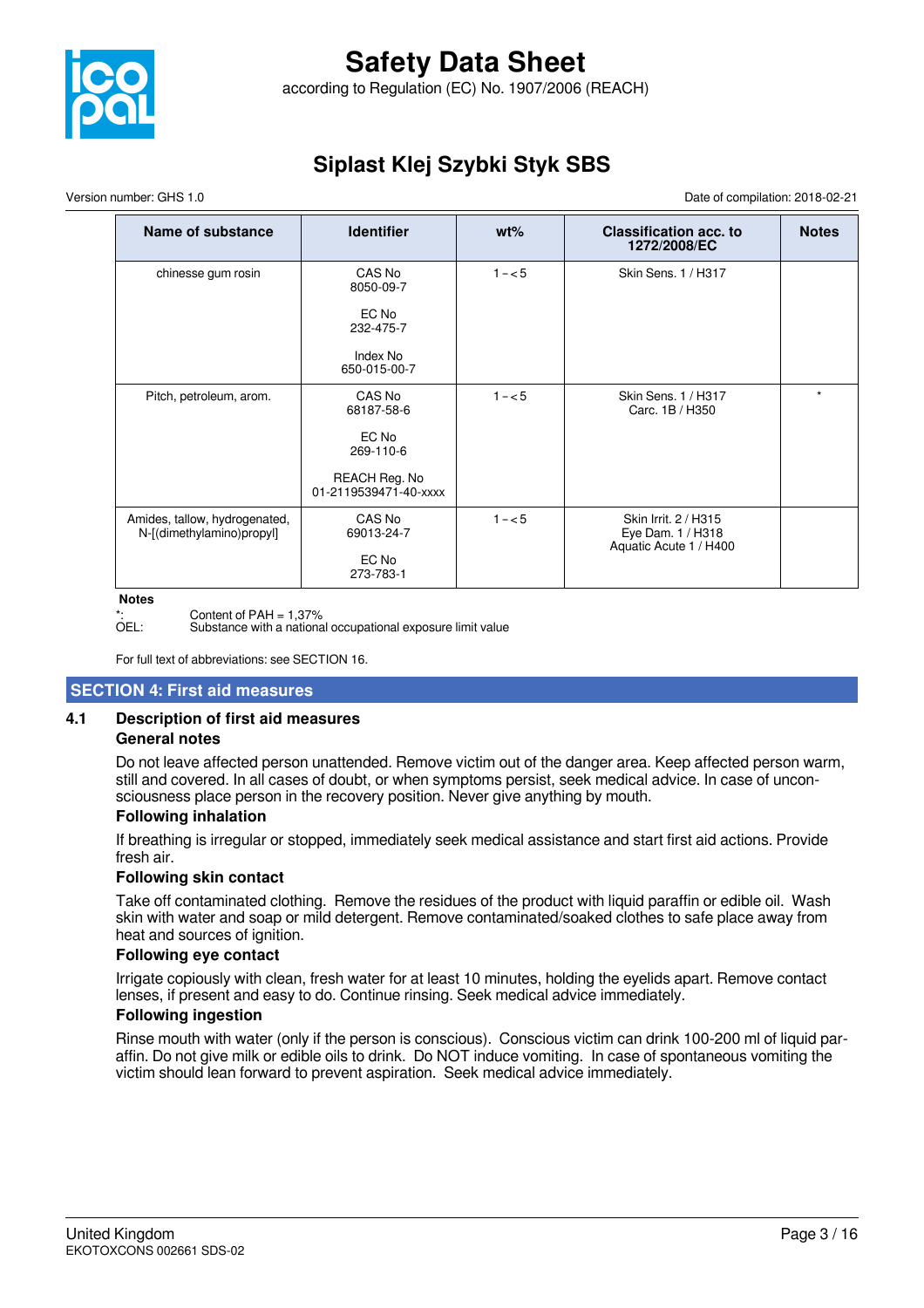

according to Regulation (EC) No. 1907/2006 (REACH)

### **Siplast Klej Szybki Styk SBS**

Version number: GHS 1.0 Date of compilation: 2018-02-21

#### **4.2 Most important symptoms and effects, both acute and delayed**

Description of known symptoms following exposure, if relevant - see section 11.

**4.3 Indication of any immediate medical attention and special treatment needed** Treat symptomatically.

#### **SECTION 5: Firefighting measures**

#### **5.1 Extinguishing media**

#### **Suitable extinguishing media**

water spray, water mist, foam, fire extinguishing powder, carbon dioxide (CO2), sand **Unsuitable extinguishing media**

water jet

#### **5.2 Special hazards arising from the substance or mixture**

Flammable. Do not use water jets - the risk of splash. Closed containers exposed to fire or high temperature can explode due to increased pressure inside. Cool closed containers exposed to fire with water spray. Solvent vapours are heavier than air and may spread along floors. Vapours may form explosive mixtures with air. Hot product may adhere to skin or clothes.

#### **Hazardous combustion products**

carbon monoxide (CO), carbon dioxide (CO2), fumes

#### **5.3 Advice for firefighters**

Fire fighting crew should be adequately trained and equipped with self-contained breathing apparatus and full protective clothing. Fight fire with normal precautions from a reasonable distance. Do not allow firefighting water to enter drains or water courses. Collect contaminated firefighting water separately.

#### **SECTION 6: Accidental release measures**

#### **6.1 Personal precautions, protective equipment and emergency procedures**

Avoid contact with skin and eyes. Do not breathe vapours. Wear protective clothing. The solvent contained in the mixture evaporates easily -ensure adequate ventilation.Eliminate all sources of ignition. Vapors of the solvent are heavier than air, they can form an explosive mixture with air. Vapors may spread along the floor and reach distant ignition sources.

#### **6.2 Environmental precautions**

Keep away from drains, surface and ground water. Collect contaminated soil and dispose of it.

#### **6.3 Methods and material for containment and cleaning up**

**Advices on how to contain a spill**

Bunding. Covering of drains.

#### **Advices on how to clean up a spill**

Do not flush with water. Cover with non-combustible absorbent material. (kieselgur (diatomite), sand, vermiculite, universal binder).Collect to labelled, closed waste container and remove for disposal.

#### **Appropriate containment techniques**

Use of adsorbent materials.

#### **Other information relating to spills and releases**

Ventilate affected area.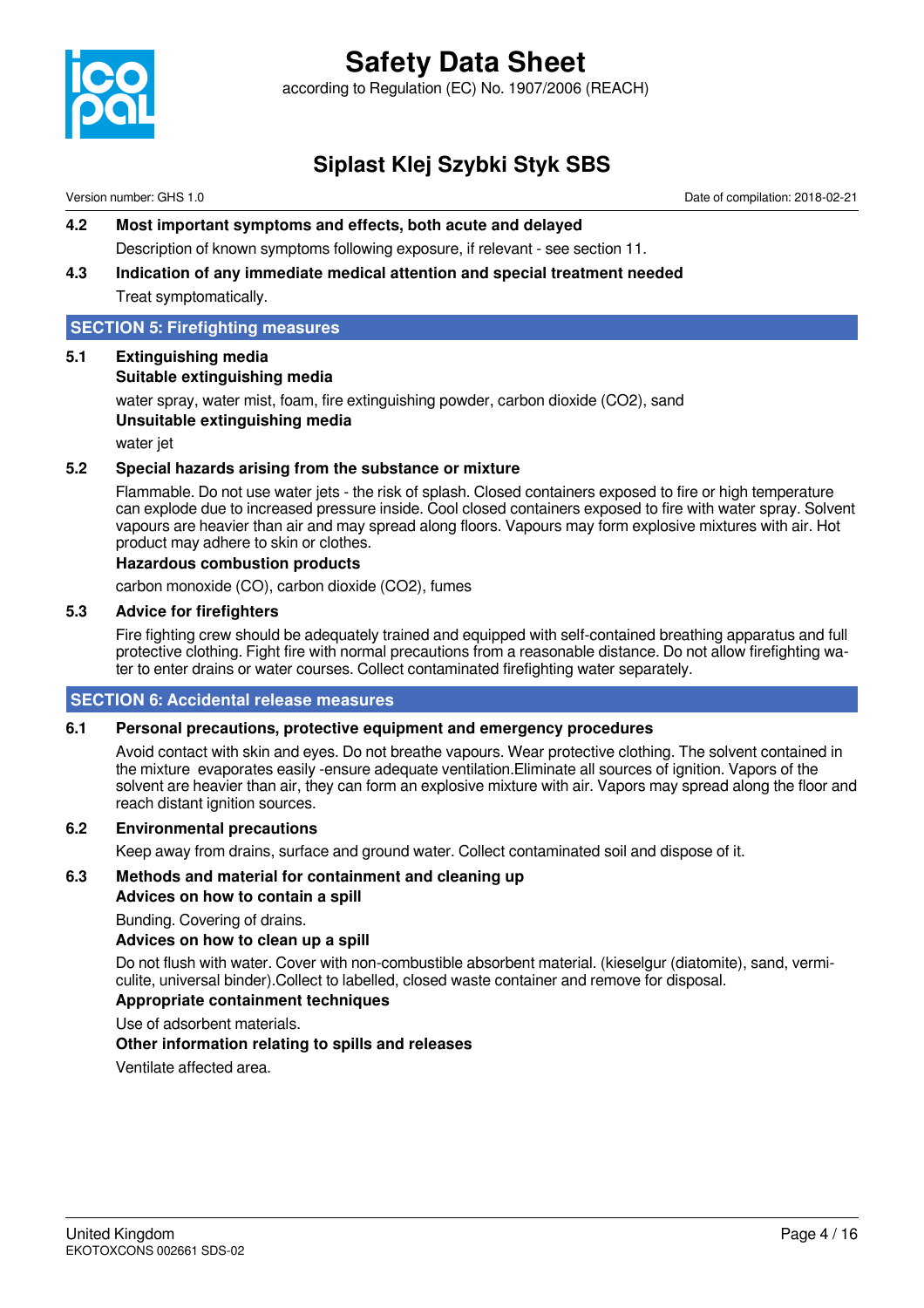

according to Regulation (EC) No. 1907/2006 (REACH)

### **Siplast Klej Szybki Styk SBS**

Version number: GHS 1.0 Date of compilation: 2018-02-21

#### **6.4 Reference to other sections**

Hazardous combustion products: see section 5. Personal protective equipment: see section 8. Incompatible materials: see section 10. Disposal considerations: see section 13.

#### **SECTION 7: Handling and storage**

#### **7.1 Precautions for safe handling**

#### **Recommendations**

#### **• Measures to prevent fire as well as aerosol and dust generation**

Use only in well-ventilated areas. Keep away from sources of ignition - No smoking. Take precautionary measures against static discharge. Use only non-sparking tools.

#### **• Warning**

Vapours may form explosive mixtures with air.

#### **Advice on general occupational hygiene**

Wash hands after use. Do not eat, drink and smoke in work areas. Remove contaminated clothing and protective equipment before entering eating areas. Never keep food or drink in the vicinity of chemicals. Never place chemicals in containers that are normally used for food or drink. Keep away from food, drink and animal feedingstuffs.

#### **7.2 Conditions for safe storage, including any incompatibilities**

Keep only in the original container in a cool, well-ventilated place. Keep container tightly closed. Protect from sunlight.

Keep away from heat, hot surfaces, sparks, open flames and other ignition sources. No smoking. Ensure easy access to fire fighting measures in the place of use and storage.

#### **7.3 Specific end use(s)**

Data are not available.

#### **SECTION 8: Exposure controls/personal protection**

#### **8.1 Control parameters**

#### **National limit values**

**Occupational exposure limit values (Workplace Exposure Limits)**

| Coun<br>try | Name of agent                | <b>CAS No</b> | <b>Identifier</b> | <b>TWA</b><br>[ppm] | <b>TWA</b><br>[mg/m <sup>3</sup> ] | <b>STEL</b><br>[ppm] | <b>STEL</b><br>[mg/m <sup>3</sup> ] | <b>Source</b> |
|-------------|------------------------------|---------------|-------------------|---------------------|------------------------------------|----------------------|-------------------------------------|---------------|
| GB          | butyl acetate                | 123-86-4      | <b>WEL</b>        | 150                 | 724                                | 200                  | 966                                 | EH40/200      |
| GB          | rosin-based solder flux fume | 8050-09-7     | <b>WEL</b>        |                     | 0.05                               |                      | 0.15                                | EH40/200      |
| GB          | asphalt (petroleum)          | 8052-42-4     | <b>WEL</b>        |                     |                                    |                      | 10                                  | EH40/200      |

**Notation**

Short-term exposure limit: a limit value above which exposure should not occur and which is related to a 15-minute period unless otherwise specified

TWA Time-weighted average (long-term exposure limit): measured or calculated in relation to a reference period of 8 hours timeweighted average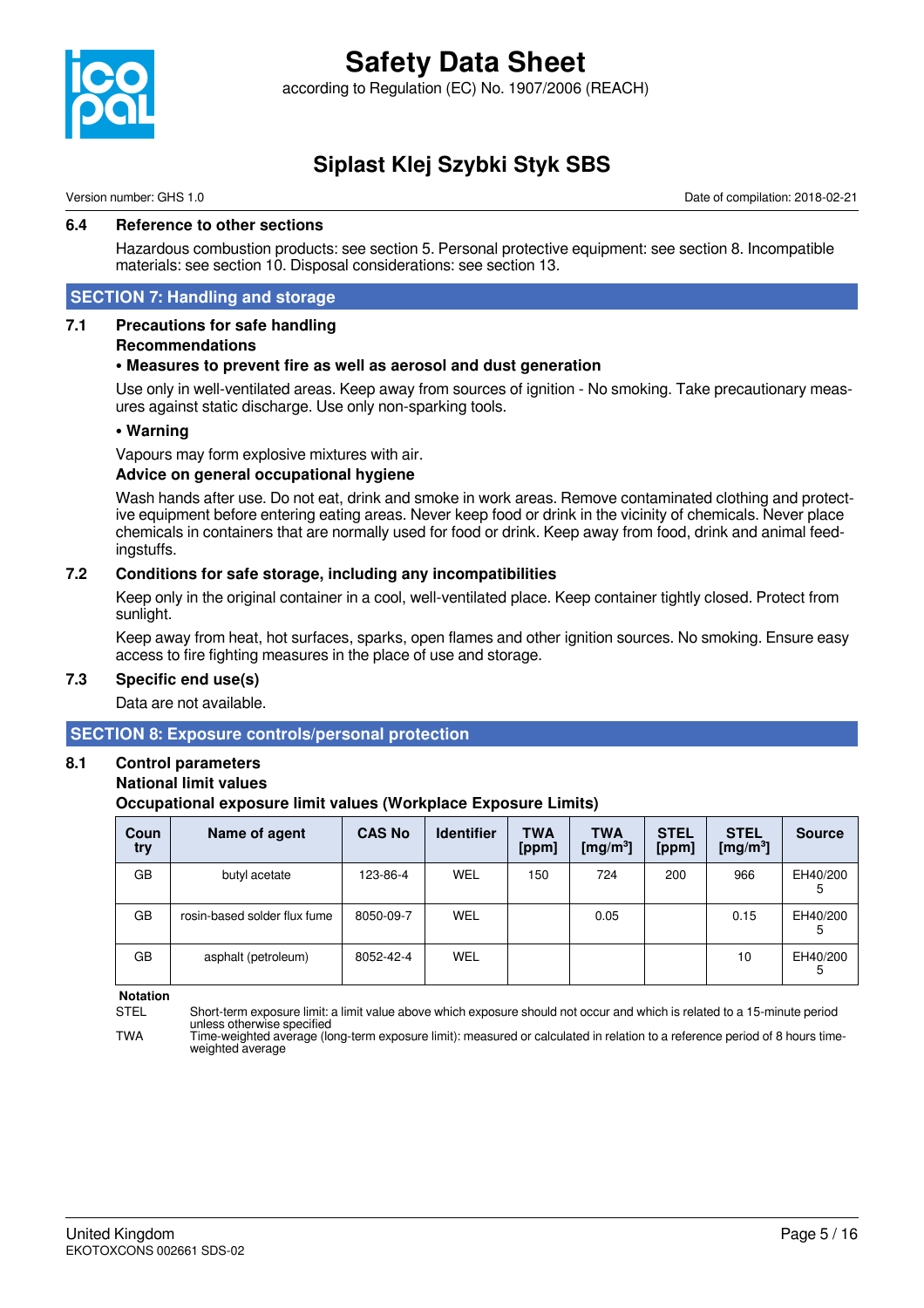

### **Safety Data Sheet** according to Regulation (EC) No. 1907/2006 (REACH)

### **Siplast Klej Szybki Styk SBS**

Version number: GHS 1.0 Date of compilation: 2018-02-21

#### **Relevant DNELs/DMELs/PNECs and other threshold levels • relevant DNELs of components of the mixture**

| Name of sub-<br>stance | <b>CAS</b><br>No | End-<br>point | <b>Threshold</b><br>level | Protection goal,<br>route of expos-<br>ure | Used in                | <b>Exposure time</b>            |
|------------------------|------------------|---------------|---------------------------|--------------------------------------------|------------------------|---------------------------------|
| Asphalt, oxidized      | 64742-<br>$93-4$ | <b>DNEL</b>   | 2.9 mg/m <sup>3</sup>     | human, inhalatory                          | worker (in-<br>dustry) | chronic - local effects         |
| N-butyl acetate        | 123-86-4         | <b>DNEL</b>   | 300 mg/m $3$              | human, inhalatory                          | worker (in-<br>dustry) | chronic - systemic ef-<br>fects |
| N-butyl acetate        | 123-86-4         | <b>DNEL</b>   | 600 mg/m $3$              | human, inhalatory                          | worker (in-<br>dustry) | acute - systemic ef-<br>fects   |
| N-butyl acetate        | 123-86-4         | <b>DNEL</b>   | 300 mg/m <sup>3</sup>     | human, inhalatory                          | worker (in-<br>dustry) | chronic - local effects         |
| N-butyl acetate        | 123-86-4         | <b>DNEL</b>   | 600 mg/m $3$              | human, inhalatory                          | worker (in-<br>dustry) | acute - local effects           |
| N-butyl acetate        | 123-86-4         | <b>DNEL</b>   | 11 mg/kg<br>bw/day        | human, dermal                              | worker (in-<br>dustry) | chronic - systemic ef-<br>fects |
| N-butyl acetate        | 123-86-4         | <b>DNEL</b>   | 11 $mq/kg$<br>bw/day      | human, dermal                              | worker (in-<br>dustry) | acute - systemic ef-<br>fects   |

#### **• relevant PNECs of components of the mixture**

| Name of sub-<br>stance     | <b>CAS</b><br><b>No</b> | End-<br>point | <b>Threshold</b><br>level     | Organism              | Environ-<br>mental com-<br>partment  | <b>Exposure time</b>              |
|----------------------------|-------------------------|---------------|-------------------------------|-----------------------|--------------------------------------|-----------------------------------|
| N-butyl acetate            | 123-86-4                | PNEC          | $0.18 \frac{mg}{l}$           | aquatic organisms     | freshwater                           | short-term (single in-<br>stance) |
| N-butyl acetate            | 123-86-4                | <b>PNEC</b>   | $0.018 \frac{mg}{l}$          | aquatic organisms     | marine water                         | short-term (single in-<br>stance) |
| N-butyl acetate            | 123-86-4                | PNEC          | 35.6 $mg/$                    | aquatic organisms     | sewage treat-<br>ment plant<br>(STP) | short-term (single in-<br>stance) |
| N-butyl acetate            | 123-86-4                | PNEC          | 0.981 $mg/kq$                 | aquatic organisms     | freshwater sedi-<br>ment             | short-term (single in-<br>stance) |
| N-butyl acetate            | 123-86-4                | PNEC          | 0.098 $mg/kg$                 | aquatic organisms     | marine sedi-<br>ment                 | short-term (single in-<br>stance) |
| N-butyl acetate            | 123-86-4                | PNEC          | $0.09 \frac{mg}{ka}$          | terrestrial organisms | soil                                 | short-term (single in-<br>stance) |
| Pitch, petroleum,<br>arom. | 68187-<br>58-6          | PNEC          | 3.6 $mg/1$                    | aquatic organisms     | sewage treat-<br>ment plant<br>(STP) | short-term (single in-<br>stance) |
| Pitch, petroleum,<br>arom. | 68187-<br>58-6          | PNEC          | 0.291 $mg/kq$                 | aquatic organisms     | freshwater sedi-<br>ment             | short-term (single in-<br>stance) |
| Pitch, petroleum,<br>arom. | 68187-<br>$58-6$        | PNEC          | 0.128 $mg/kq$                 | aquatic organisms     | marine sedi-<br>ment                 | short-term (single in-<br>stance) |
| Pitch, petroleum,<br>arom. | 68187-<br>$58-6$        | PNEC          | 3.64 $\frac{\mu g}{\kappa q}$ | terrestrial organisms | soil                                 | short-term (single in-<br>stance) |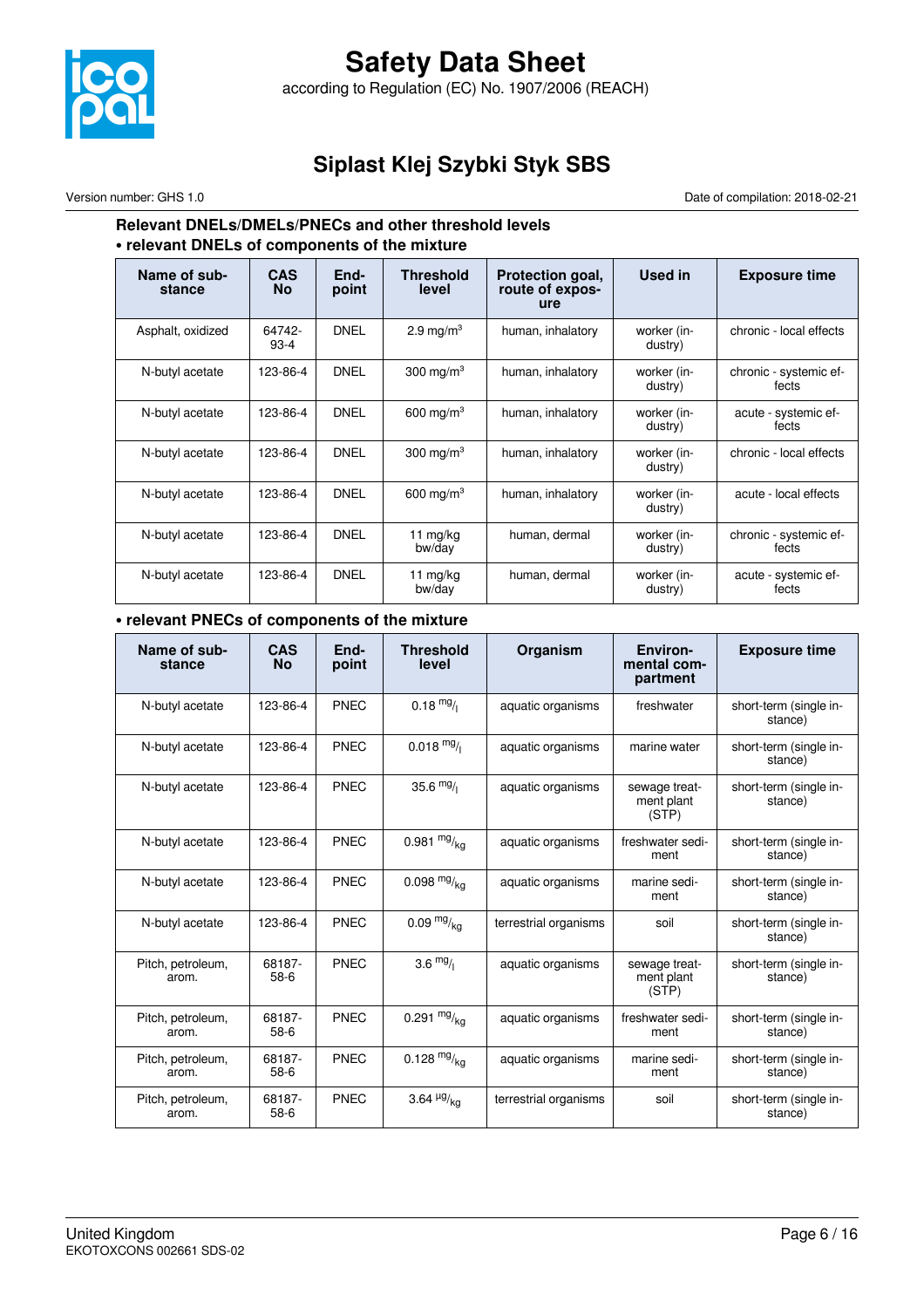

according to Regulation (EC) No. 1907/2006 (REACH)

### **Siplast Klej Szybki Styk SBS**

Version number: GHS 1.0 Date of compilation: 2018-02-21

#### **8.2 Exposure controls**

#### **Appropriate engineering controls**

General ventilation.

#### **Individual protection measures (personal protective equipment)**

#### **Eye/face protection**

if there is a risk of splash wear eye/face protection.

### **Skin protection**

#### **• hand protection**

Wear suitable gloves. Protective gloves should be replaced immediately if damaged or in case of signs of wear.

#### **• type of material**

IIR: isobutene-isoprene (butyl) rubber, Nitrile, Neoprene

#### **• other protection measures**

Use protective clothing. Wash hands thoroughly after handling. Take recovery periods for skin regeneration. Preventive skin protection (barrier creams/ointments) is recommended.

#### **Respiratory protection**

Not required in normal conditions. In case of inadequate ventilation wear respiratory protection. Full face mask/half mask/quarter mask (EN 136/140). Type: A (against organic gases and vapours with a boiling point of > 65 °C , colour code: Brown).

#### **Environmental exposure controls**

Use appropriate container to avoid environmental contamination. Keep away from drains, surface and ground water.

#### **SECTION 9: Physical and chemical properties**

#### **9.1 Information on basic physical and chemical properties**

| Appearance                              |                                     |
|-----------------------------------------|-------------------------------------|
| Physical state                          | liquid (paste)                      |
| Colour                                  | black                               |
| Odour                                   | weak, characteristic for organics   |
| Other physical and chemical parameters  |                                     |
| pH (value)                              | not determined                      |
| Melting point/freezing point            | not determined                      |
| Initial boiling point and boiling range | $>130$ °C                           |
| Flash point                             | $>31$ °C (closed cup)               |
| Evaporation rate                        | not determined                      |
| Flammability (solid, gas)               | not relevant                        |
| <b>Explosive limits</b>                 |                                     |
| • lower explosion limit (LEL)           | 1.2 vol $%$                         |
| • upper explosion limit (UEL)           | 15 vol $%$                          |
| Vapour pressure                         | 10.15 hPa at 18.49 °C               |
| Density                                 | not determined                      |
| Relative density                        | 1.15 at 20 $^{\circ}$ C (water = 1) |
| Solubility(ies)                         | Petroleum solvents                  |
| Water solubility                        | insoluble                           |
|                                         |                                     |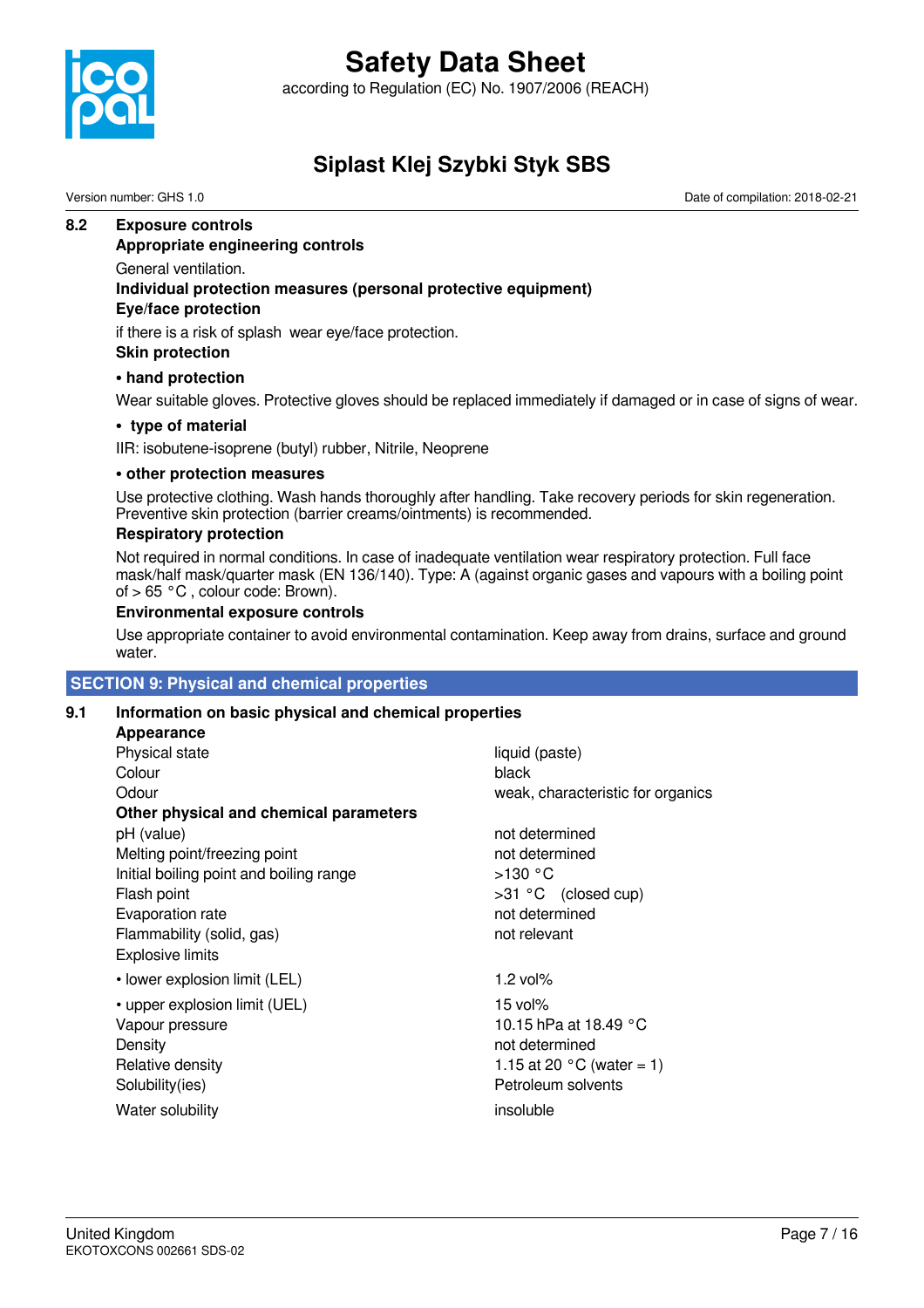

according to Regulation (EC) No. 1907/2006 (REACH)

### **Siplast Klej Szybki Styk SBS**

Version number: GHS 1.0 Date of compilation: 2018-02-21

Partition coefficient Auto-ignition temperature not determined Viscosity **not determined** Explosive properties none (not one) Oxidising properties none (not one)

n-octanol/water (log KOW) horizon this information is not available

#### **9.2 Other information**

Data are lacking.

#### **SECTION 10: Stability and reactivity**

#### **10.1 Reactivity**

This material is not reactive under normal ambient conditions.

- **if heated**
- risk of ianition

#### **10.2 Chemical stability**

The material is stable under normal ambient and anticipated storage and handling conditions of temperature and pressure.

#### **10.3 Possibility of hazardous reactions**

No known hazardous reactions.

#### **10.4 Conditions to avoid**

Keep away from heat, hot surfaces, sparks, open flames and other ignition sources. No smoking.

#### **10.5 Incompatible materials**

strong oxidisers - strong bases - strong acids

#### **10.6 Hazardous decomposition products**

Reasonably anticipated hazardous decomposition products produced as a result of use, storage, spill and heating are not known. Hazardous combustion products: see section 5.

#### **SECTION 11: Toxicological information**

#### **11.1 Information on toxicological effects**

Test data are not available for the complete mixture.

#### **Classification procedure**

The method for classification of the mixture is based on ingredients of the mixture (additivity formula).

#### **Classification according to GHS (1272/2008/EC, CLP)**

#### **Acute toxicity**

Shall not be classified as acutely toxic.

#### **• Acute toxicity of components of the mixture**

| Name of substance | <b>CAS No</b> | <b>Exposure</b><br>route | <b>Endpoint</b> | Value                       | <b>Species</b> |
|-------------------|---------------|--------------------------|-----------------|-----------------------------|----------------|
| Asphalt, oxidized | 64742-93-4    | oral                     | LD50            | $>5,000$ mg/ <sub>ka</sub>  | rat            |
| Asphalt, oxidized | 64742-93-4    | dermal                   | LD50            | $>2,000$ mg/ <sub>kg</sub>  | rabbit         |
| Asphalt, oxidized | 64742-93-4    | inhalation: ya-<br>pour  | LC50            | >94.4 mg/ <sub>m3</sub> /4h | rat            |
| N-butyl acetate   | 123-86-4      | oral                     | LD50            | 10,760 $mg/_{ka}$           | rat            |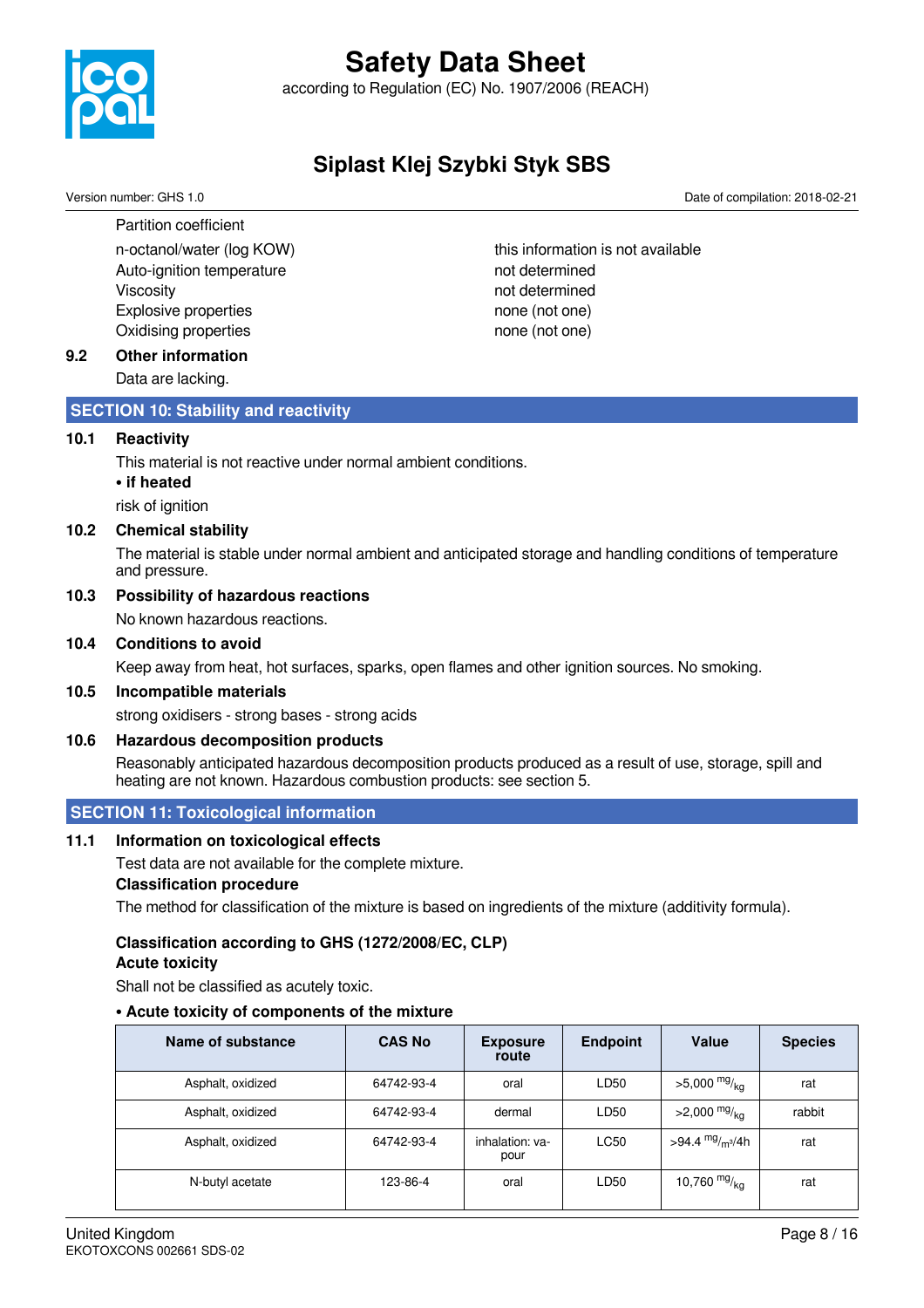

according to Regulation (EC) No. 1907/2006 (REACH)

### **Siplast Klej Szybki Styk SBS**

Version number: GHS 1.0 Date of compilation: 2018-02-21

| Name of substance                                            | <b>CAS No</b> | <b>Exposure</b><br>route | <b>Endpoint</b> | Value                      | <b>Species</b> |
|--------------------------------------------------------------|---------------|--------------------------|-----------------|----------------------------|----------------|
| N-butyl acetate                                              | 123-86-4      | inhalation:<br>dust/mist | <b>LC50</b>     | >23.4 $mg$ //4h            | rat            |
| N-butyl acetate                                              | 123-86-4      | dermal                   | LD50            | $>14,000 \frac{mg}{kg}$    | not specified  |
| chinesse gum rosin                                           | 8050-09-7     | oral                     | LD50            | >2,000 $mg/_{ka}$          | rat            |
| Pitch, petroleum, arom.                                      | 68187-58-6    | oral                     | LD50            | >15,000 $mg/_{ka}$         | rat            |
| Pitch, petroleum, arom.                                      | 68187-58-6    | dermal                   | LD50            | $>2,000$ mg/ <sub>kg</sub> | rat            |
| Amides, tallow, hydrogenated, N-[(di-<br>methylamino)propyl] | 69013-24-7    | oral                     | LD50            | $>2,000$ mg/ <sub>ka</sub> | rat            |

#### **Skin corrosion/irritation**

Shall not be classified as corrosive/irritant to skin.

#### **Serious eye damage/eye irritation**

Shall not be classified as seriously damaging to the eye or eye irritant.

**Respiratory or skin sensitisation**

May cause an allergic skin reaction.

#### **Summary of evaluation of the CMR properties**

Shall not be classified as germ cell mutagenic, carcinogenic nor as a reproductive toxicant.

#### **Specific target organ toxicity (STOT)**

Shall not be classified as a specific target organ toxicant.

#### **Aspiration hazard**

Shall not be classified as presenting an aspiration hazard.

#### **Symptoms related to the physical, chemical and toxicological characteristics**

#### **• If swallowed**

abdominal pain, nausea

#### **• If in eyes**

if splashed into an eye it may cause mechanical irritation of the cornea, conjunctival suffusion

#### **• If inhaled**

In case of prolonged exposure narcotic effects are possible: headache, vertigo, nausea, narcosis, deficits in perception and coordination, reaction time, or sleepiness, loss of consciousness.

#### **• If on skin**

localised redness, scaling, allergic reactions, has degreasing effect on the skin, repeated exposure may cause skin dryness or cracking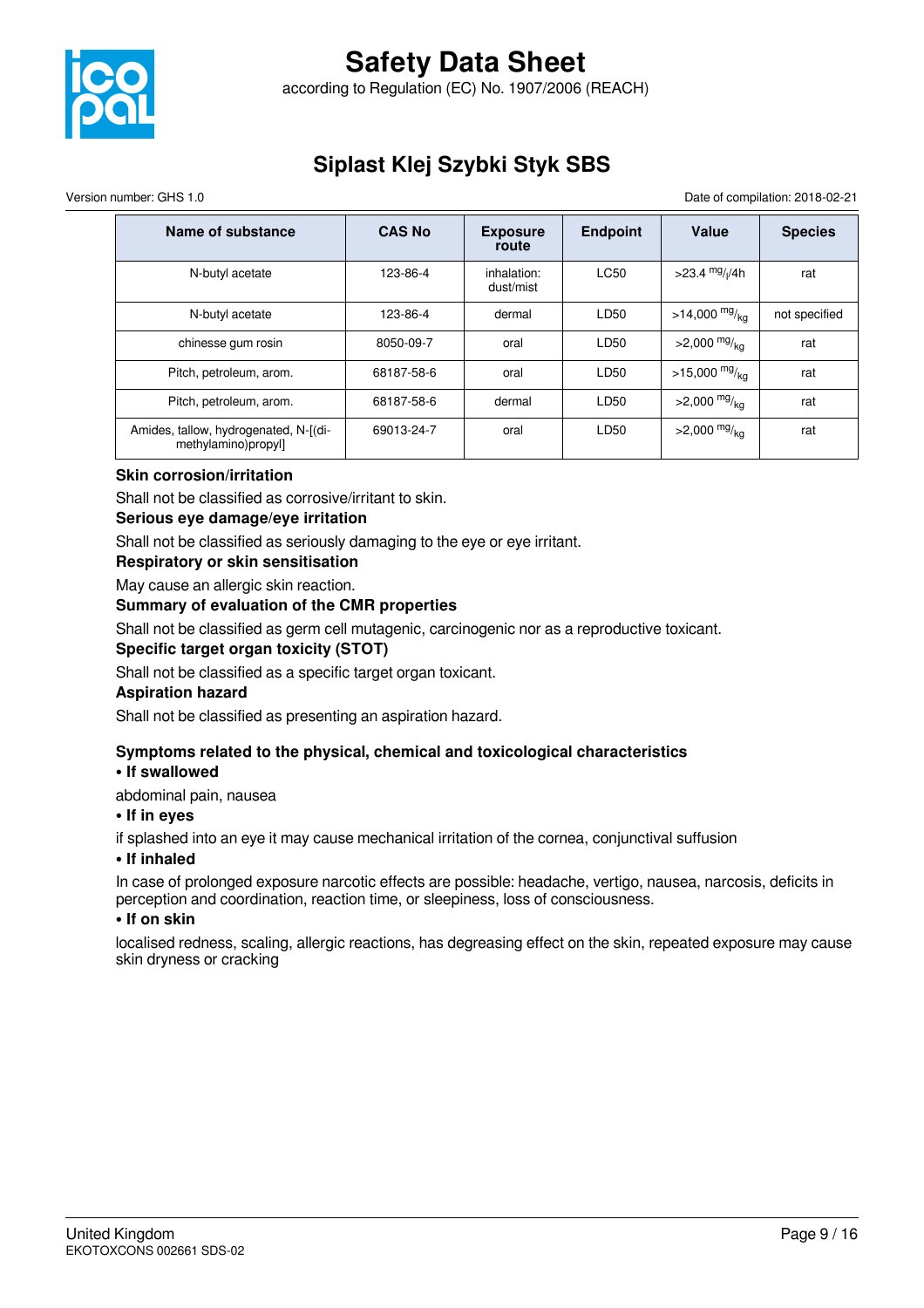

according to Regulation (EC) No. 1907/2006 (REACH)

### **Siplast Klej Szybki Styk SBS**

Version number: GHS 1.0 Date of compilation: 2018-02-21

#### **SECTION 12: Ecological information**

#### **12.1 Toxicity**

Shall not be classified as hazardous to the aquatic environment.

#### **Aquatic toxicity (acute)**

#### Test data are not available for the complete mixture. **Aquatic toxicity (acute) of components of the mixture**

| <b>Name of substance</b>                                    | <b>CAS No</b> | <b>Endpoint</b> | <b>Value</b>          | <b>Species</b>             | <b>Exposure</b><br>time |
|-------------------------------------------------------------|---------------|-----------------|-----------------------|----------------------------|-------------------------|
| Asphalt, oxidized                                           | 64742-93-4    | <b>LL50</b>     | $>1,000 \frac{mg}{l}$ | rainbow trout              | 96 h                    |
| Asphalt, oxidized                                           | 64742-93-4    | <b>EL50</b>     | $>1,000 \frac{mg}{l}$ | algae                      | 72 h                    |
| N-butyl acetate                                             | 123-86-4      | <b>LC50</b>     | $18 \frac{mg}{l}$     | fish                       | 96 h                    |
| N-butyl acetate                                             | 123-86-4      | <b>EC50</b>     | 44 $mg/1$             | aquatic inverteb-<br>rates | 48 h                    |
| N-butyl acetate                                             | 123-86-4      | ErC50           | 392 $mg/$             | algae                      | 48 h                    |
| chinesse gum rosin                                          | 8050-09-7     | <b>LC50</b>     | $1.7 \frac{mg}{l}$    | fish                       | 96 h                    |
| chinesse gum rosin                                          | 8050-09-7     | EL50            | $>1,000 \frac{mg}{l}$ | fish                       | 96 h                    |
| chinesse gum rosin                                          | 8050-09-7     | <b>LL50</b>     | $<$ 10 $mg/$          | fish                       | 96 h                    |
| chinesse gum rosin                                          | 8050-09-7     | ErC50           | 39.6 $mg/$            | algae                      | 72 h                    |
| Pitch, petroleum, arom.                                     | 68187-58-6    | <b>LL50</b>     | 128 $mg/$             | fish                       | 96 h                    |
| Pitch, petroleum, arom.                                     | 68187-58-6    | <b>EL50</b>     | $>1,000$ mg/          | aquatic inverteb-<br>rates | 48 h                    |
| Amides, tallow, hydrogenated, N-<br>[(dimethylamino)propyl] | 69013-24-7    | EbC50           | $0.34 \frac{mg}{l}$   | algae                      | 48h                     |

#### **Aquatic toxicity (chronic) Aquatic toxicity (chronic) of components of the mixture**

| Name of substance       | <b>CAS No</b> | <b>Endpoint</b>   | Value                   | <b>Species</b>             | <b>Exposure</b><br>time |
|-------------------------|---------------|-------------------|-------------------------|----------------------------|-------------------------|
| Asphalt, oxidized       | 64742-93-4    | <b>NOAEL</b>      | $>1,000 \frac{mg}{l}$   | daphnia magna              | 21 <sub>d</sub>         |
| Asphalt, oxidized       | 64742-93-4    | <b>NOAEL</b>      | $>1,000 \frac{mg}{l}$   | rainbow trout              | 28 d                    |
| N-butyl acetate         | 123-86-4      | <b>EC50</b>       | 34.2 $mg/1$             | aquatic inverteb-<br>rates | 21 <sub>d</sub>         |
| N-butyl acetate         | 123-86-4      | <b>LC50</b>       | 43.5 $mg/1$             | aquatic inverteb-<br>rates | 21 <sub>d</sub>         |
| N-butyl acetate         | 123-86-4      | ErC <sub>50</sub> | 335 $mg/1$              | algae                      | 24 h                    |
| N-butyl acetate         | 123-86-4      | <b>NOEC</b>       | 23.2 $mg/1$             | aquatic inverteb-<br>rates | 21 <sub>d</sub>         |
| N-butyl acetate         | 123-86-4      | <b>LOEC</b>       | 47.6 $mg/1$             | aquatic inverteb-<br>rates | 21 <sub>d</sub>         |
| chinesse gum rosin      | 8050-09-7     | <b>EC50</b>       | $>10,000$ mg/           | microorganisms             | 3 <sub>h</sub>          |
| Pitch, petroleum, arom. | 68187-58-6    | <b>LC50</b>       | 5.6 $\frac{\mu g}{\mu}$ | fish                       | 64 h                    |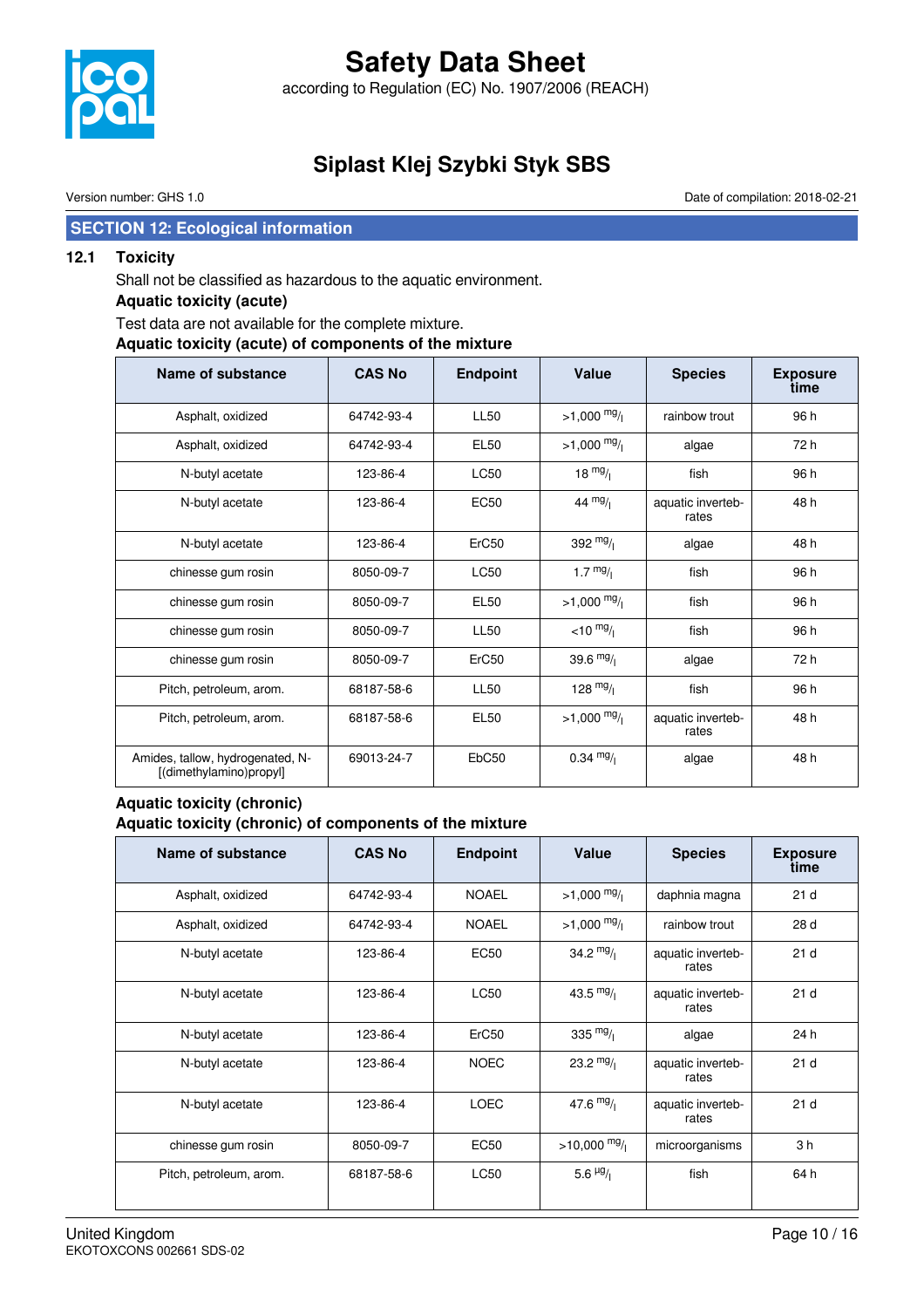

### **Siplast Klej Szybki Styk SBS**

Version number: GHS 1.0 Date of compilation: 2018-02-21

| Name of substance       | <b>CAS No</b> | <b>Endpoint</b> | Value                    | <b>Species</b>             | <b>Exposure</b><br>time |
|-------------------------|---------------|-----------------|--------------------------|----------------------------|-------------------------|
| Pitch, petroleum, arom. | 68187-58-6    | EC50            | 59.7 $\frac{\mu g}{\mu}$ | aquatic inverteb-<br>rates | 24 h                    |
| Pitch, petroleum, arom. | 68187-58-6    | <b>NOEC</b>     | $4 \mu$ g/               | fish                       | 42 d                    |
| Pitch, petroleum, arom. | 68187-58-6    | <b>NOELR</b>    | $100 \frac{mg}{l}$       | aquatic inverteb-<br>rates | 21 <sub>d</sub>         |

#### **Biodegradation**

 n-butyl acetate: the substance is readily biodegradable Asphalt: no data available - UVCB substance

## **12.2 Persistence and degradability**

**Degradability of components of the mixture**

| Name of substance | <b>CAS No</b> | <b>Process</b> | Degrada-<br>tion rate | Time | <b>Notes</b>                                                  |
|-------------------|---------------|----------------|-----------------------|------|---------------------------------------------------------------|
| Asphalt, oxidized | 64742-93-4    | biotic/abiotic |                       | d    | hydrolysis -<br>not relevant,<br>photolysis -<br>not relevant |
| N-butyl acetate   | 123-86-4      | biotic/abiotic | 83%                   | 28 d |                                                               |

#### **12.3 Bioaccumulative potential**

Data are not available.

#### **Bioaccumulative potential of components of the mixture**

| Name of substance       | <b>CAS No</b> | <b>BCF</b> | Log KOW                            |
|-------------------------|---------------|------------|------------------------------------|
| N-butyl acetate         | 123-86-4      | 15.3       | 2.3 (pH value: 7, 25 $^{\circ}$ C) |
| chinesse gum rosin      | 8050-09-7     |            | 3.01 $(20 °C)$                     |
| Pitch, petroleum, arom. | 68187-58-6    |            | 4.43 – 6.47 (25 °C)                |

#### **12.4 Mobility in soil**

Data are not available.

#### **12.5 Results of PBT and vPvB assessment**

This mixture does not contain any substances that are assessed to be a PBT or a vPvB.

#### **12.6 Other adverse effects**

Data are not available.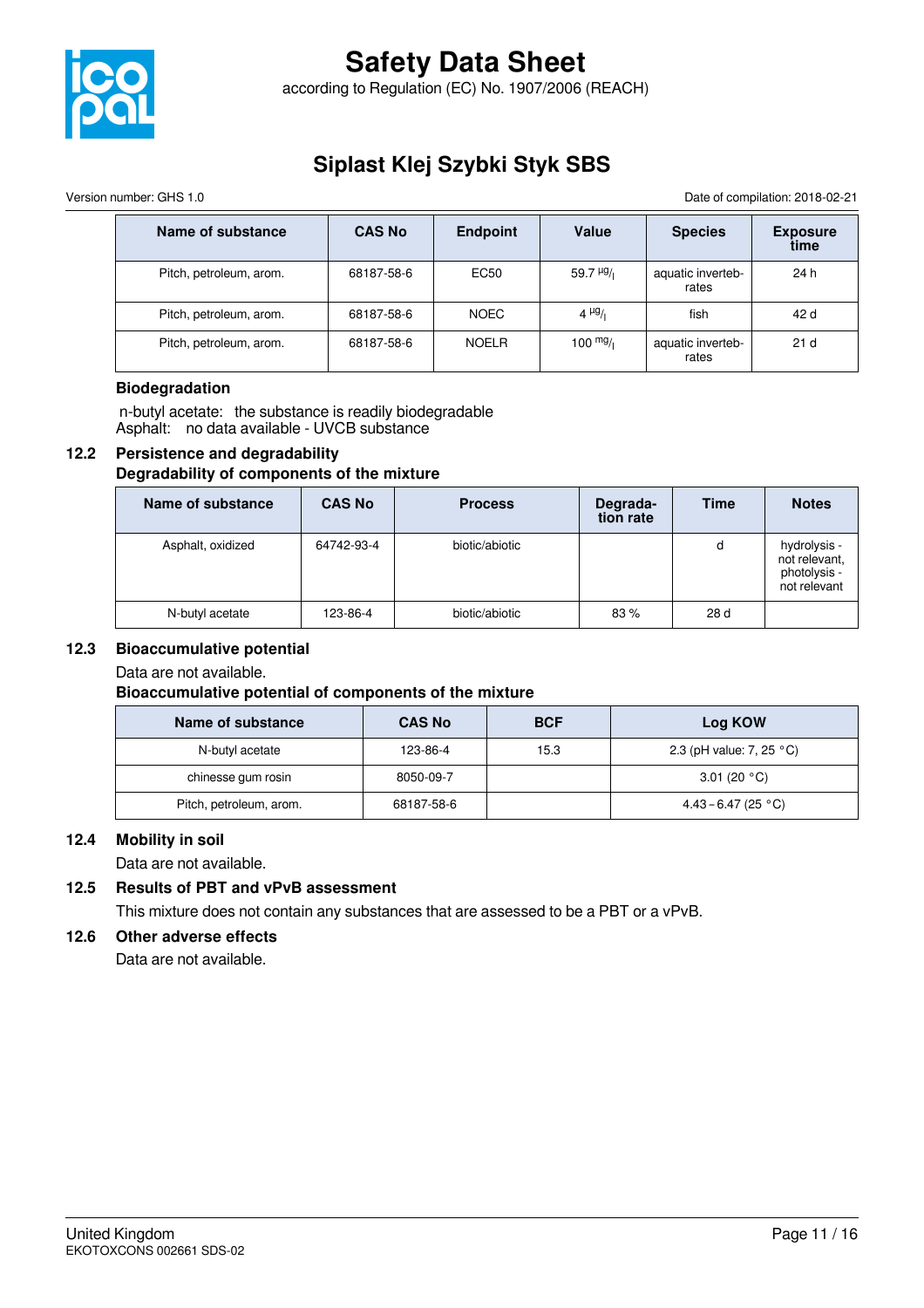

### **Siplast Klej Szybki Styk SBS**

Version number: GHS 1.0 Date of compilation: 2018-02-21

#### **SECTION 13: Disposal considerations**

#### **13.1 Waste treatment methods**

#### **Waste treatment-relevant information**

Do not store at landfill sites. Recommended way of disposal: incineration in special waste incinerators. **Sewage disposal-relevant information**

Do not empty into drains. Avoid release to the environment. Refer to special instructions/safety data sheets. **Waste treatment of containers/packagings**

Completely emptied packages can be recycled. Handle contaminated packages in the same way as the substance itself.

#### **Remarks**

Please consider the relevant national or regional provisions. Waste shall be separated into the categories that can be handled separately by the local or national waste management facilities.

|      | <b>SECTION 14: Transport information</b> |                                                                                             |
|------|------------------------------------------|---------------------------------------------------------------------------------------------|
| 14.1 | UN number                                | 1139                                                                                        |
| 14.2 | UN proper shipping name                  | <b>COATING SOLUTION</b>                                                                     |
| 14.3 | Transport hazard class(es)<br>Class      | 3 (flammable liquids)                                                                       |
| 14.4 | Packing group                            | III (substance presenting low danger)                                                       |
| 14.5 | Environmental hazards                    | none (not one) (non-environmentally hazardous acc. to the dan-<br>gerous goods regulations) |

**14.6** Special precautions for user

Provisions for dangerous goods (ADR) should be complied within the premises.

**14.7** Transport in bulk according to Annex II of MARPOL and the IBC Code The cargo is not intended to be carried in bulk.

| Information for each of the UN Model Regulations |                                                                                |
|--------------------------------------------------|--------------------------------------------------------------------------------|
|                                                  | • Transport of dangerous goods by road, rail and inland waterway (ADR/RID/ADN) |
| UN number                                        | 1139                                                                           |
| Proper shipping name                             | <b>COATING SOLUTION</b>                                                        |
| Class                                            | 3                                                                              |
| Classification code                              | F1                                                                             |
| Packing group                                    | Ш                                                                              |
| Danger label(s)                                  | 3                                                                              |
|                                                  |                                                                                |
| Excepted quantities (EQ)                         | E1                                                                             |
| Limited quantities (LQ)                          | 5L                                                                             |
| Transport category (TC)                          | 3                                                                              |
| Tunnel restriction code (TRC)                    | D/E                                                                            |
| Hazard identification No                         | 30                                                                             |
| <b>Emergency Action Code</b>                     | 3YE                                                                            |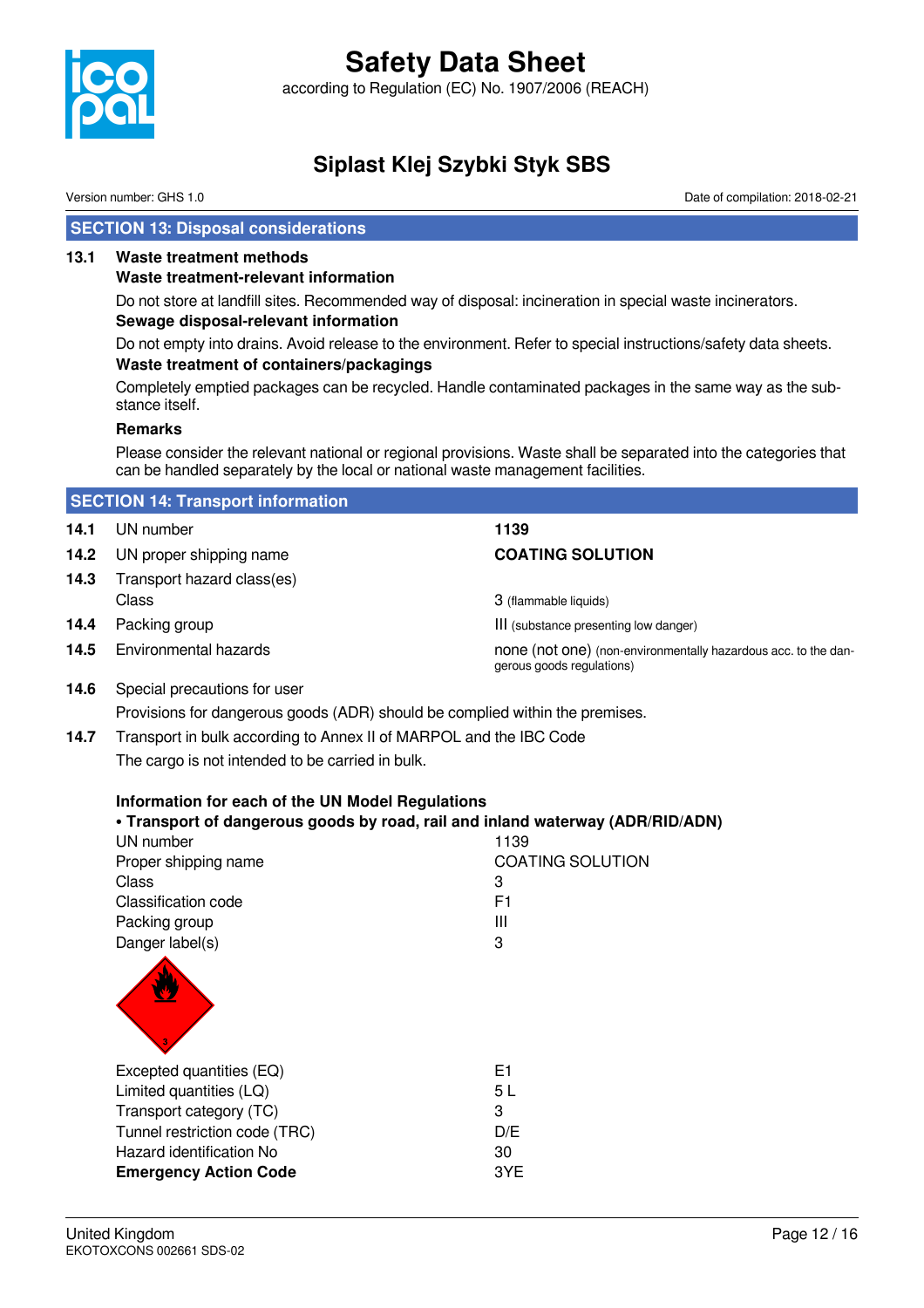

according to Regulation (EC) No. 1907/2006 (REACH)

### **Siplast Klej Szybki Styk SBS**

| Version number: GHS 1.0                                                        | Date of compilation: 2018-02-21                                                                                                                                                                                               |
|--------------------------------------------------------------------------------|-------------------------------------------------------------------------------------------------------------------------------------------------------------------------------------------------------------------------------|
| <b>Remarks</b>                                                                 |                                                                                                                                                                                                                               |
| ADR or RID.                                                                    | The product meets the requirements set up in 2.2.3.1.5 of ADR and RID agreements in terms of physiochemic-<br>al properties and therefore, if packed in receptacles of not more than 450 litre capacity, are not a subject to |
| • International Maritime Dangerous Goods Code (IMDG)                           |                                                                                                                                                                                                                               |
| UN number                                                                      | 1139                                                                                                                                                                                                                          |
| Proper shipping name                                                           | <b>COATING SOLUTION</b>                                                                                                                                                                                                       |
| <b>Class</b>                                                                   | 3                                                                                                                                                                                                                             |
| Packing group                                                                  | Ш                                                                                                                                                                                                                             |
| Danger label(s)                                                                | 3                                                                                                                                                                                                                             |
| Special provisions (SP)<br>Excepted quantities (EQ)<br>Limited quantities (LQ) | 955<br>E1<br>5L                                                                                                                                                                                                               |
| EmS                                                                            | $F-E$ , S-E                                                                                                                                                                                                                   |
| Stowage category                                                               | A                                                                                                                                                                                                                             |
| • International Civil Aviation Organization (ICAO-IATA/DGR)                    |                                                                                                                                                                                                                               |
| UN number                                                                      | 1139                                                                                                                                                                                                                          |
| Proper shipping name                                                           | Coating solution                                                                                                                                                                                                              |
| <b>Class</b>                                                                   | 3                                                                                                                                                                                                                             |
| Packing group                                                                  | Ш                                                                                                                                                                                                                             |
| Danger label(s)                                                                | 3                                                                                                                                                                                                                             |
|                                                                                |                                                                                                                                                                                                                               |

#### **SECTION 15: Regulatory information**

**15.1 Safety, health and environmental regulations/legislation specific for the substance or mixture Relevant provisions of the European Union (EU)**

#### **• Restrictions according to REACH, Annex XVII**

Policyclic Aromatic Hydrocarbons (concentration = 0,023%).

#### **• List of substances subject to authorisation (REACH, Annex XIV)**

None of the ingredients are listed.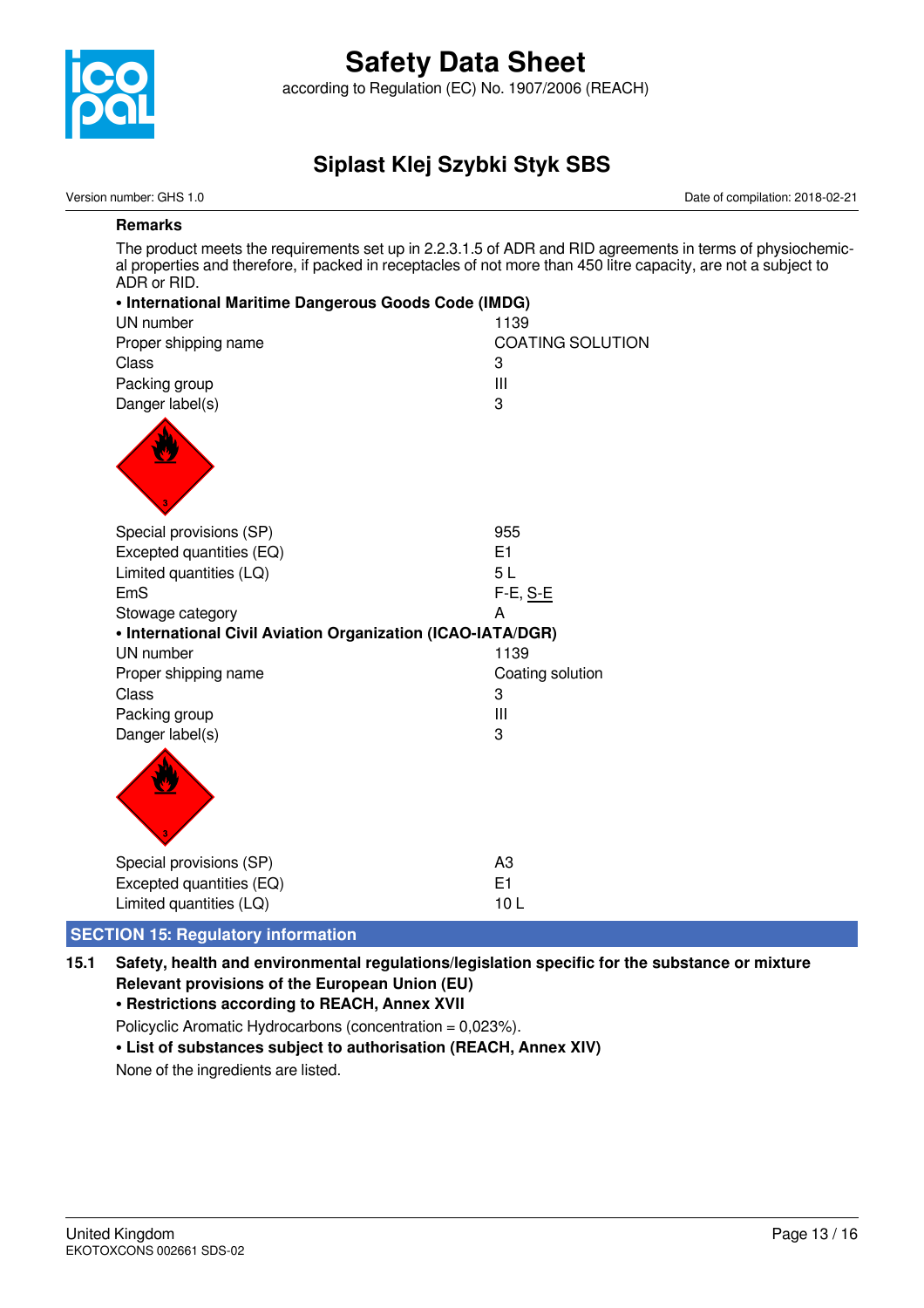

according to Regulation (EC) No. 1907/2006 (REACH)

### **Siplast Klej Szybki Styk SBS**

Version number: GHS 1.0 Date of compilation: 2018-02-21

#### **• SVHC substances included in the Candidate List according to article 59 p. 10 of REACH**

Benzo[a]pyrene (concentration =  $6,97$  ppm).

N,N-dimethylacetamide (concentration below 13,25 ppm).

**• Limitation of emissions of volatile organic compounds due to the use of organic solvents in certain paints and varnishes and vehicle refinishing products (2004/42/EC, Deco-Paint Directive)**

VOC content 109,6 g/l

### **15.2 Chemical Safety Assessment**

The Chemical Safety Assessment is not required for the mixture.

#### **SECTION 16: Other information**

#### **Abbreviations and acronyms**

| Abbr.                | Descriptions of used abbreviations                                                                                                                                                                                       |
|----------------------|--------------------------------------------------------------------------------------------------------------------------------------------------------------------------------------------------------------------------|
| <b>ADN</b>           | Accord européen relatif au transport international des marchandises dangereuses par voies de navigation<br>intérieures (European Agreement concerning the International Carriage of Dangerous Goods by Inland Waterways) |
| <b>ADR</b>           | Accord européen relatif au transport international des marchandises dangereuses par route (European Agreement<br>concerning the International Carriage of Dangerous Goods by Road)                                       |
| <b>Aquatic Acute</b> | Hazardous to the aquatic environment - acute hazard                                                                                                                                                                      |
| <b>BCF</b>           | Bioconcentration factor                                                                                                                                                                                                  |
| Carc.                | Carcinogenicity                                                                                                                                                                                                          |
| CAS                  | Chemical Abstracts Service (service that maintains the most comprehensive list of chemical substances)                                                                                                                   |
| <b>CLP</b>           | Regulation (EC) No 1272/2008 on classification, labelling and packaging of substances and mixtures                                                                                                                       |
| <b>CMR</b>           | Carcinogenic, Mutagenic or toxic for Reproduction                                                                                                                                                                        |
| <b>DGR</b>           | Dangerous Goods Regulations (see IATA/DGR)                                                                                                                                                                               |
| <b>DMEL</b>          | Derived Minimal Effect Level                                                                                                                                                                                             |
| <b>DNEL</b>          | Derived No-Effect Level                                                                                                                                                                                                  |
| EC No                | The EC Inventory (EINECS, ELINCS and the NLP-list) is the source for the seven-digit EC number, an identifier of<br>substances commercially available within the EU (European Union)                                     |
| EH40/2005            | EH40/2005 Workplace exposure limits (http://www.nationalarchives.gov.uk/doc/open-government-licence/)                                                                                                                    |
| <b>EINECS</b>        | European Inventory of Existing Commercial Chemical Substances                                                                                                                                                            |
| <b>ELINCS</b>        | European List of Notified Chemical Substances                                                                                                                                                                            |
| EmS                  | <b>Emergency Schedule</b>                                                                                                                                                                                                |
| Eye Dam.             | Seriously damaging to the eye                                                                                                                                                                                            |
| Eye Irrit.           | Irritant to the eye                                                                                                                                                                                                      |
| Flam. Lig.           | Flammable liquid                                                                                                                                                                                                         |
| <b>GHS</b>           | "Globally Harmonized System of Classification and Labelling of Chemicals" developed by the United Nations                                                                                                                |
| <b>IATA</b>          | International Air Transport Association                                                                                                                                                                                  |
| <b>IATA/DGR</b>      | Dangerous Goods Regulations (DGR) for the air transport (IATA)                                                                                                                                                           |
| <b>ICAO</b>          | International Civil Aviation Organization                                                                                                                                                                                |
| <b>IMDG</b>          | International Maritime Dangerous Goods Code                                                                                                                                                                              |
| index No             | The Index number is the identification code given to the substance in Part 3 of Annex VI to Regulation (EC) No<br>1272/2008                                                                                              |
| log KOW              | n-Octanol/water                                                                                                                                                                                                          |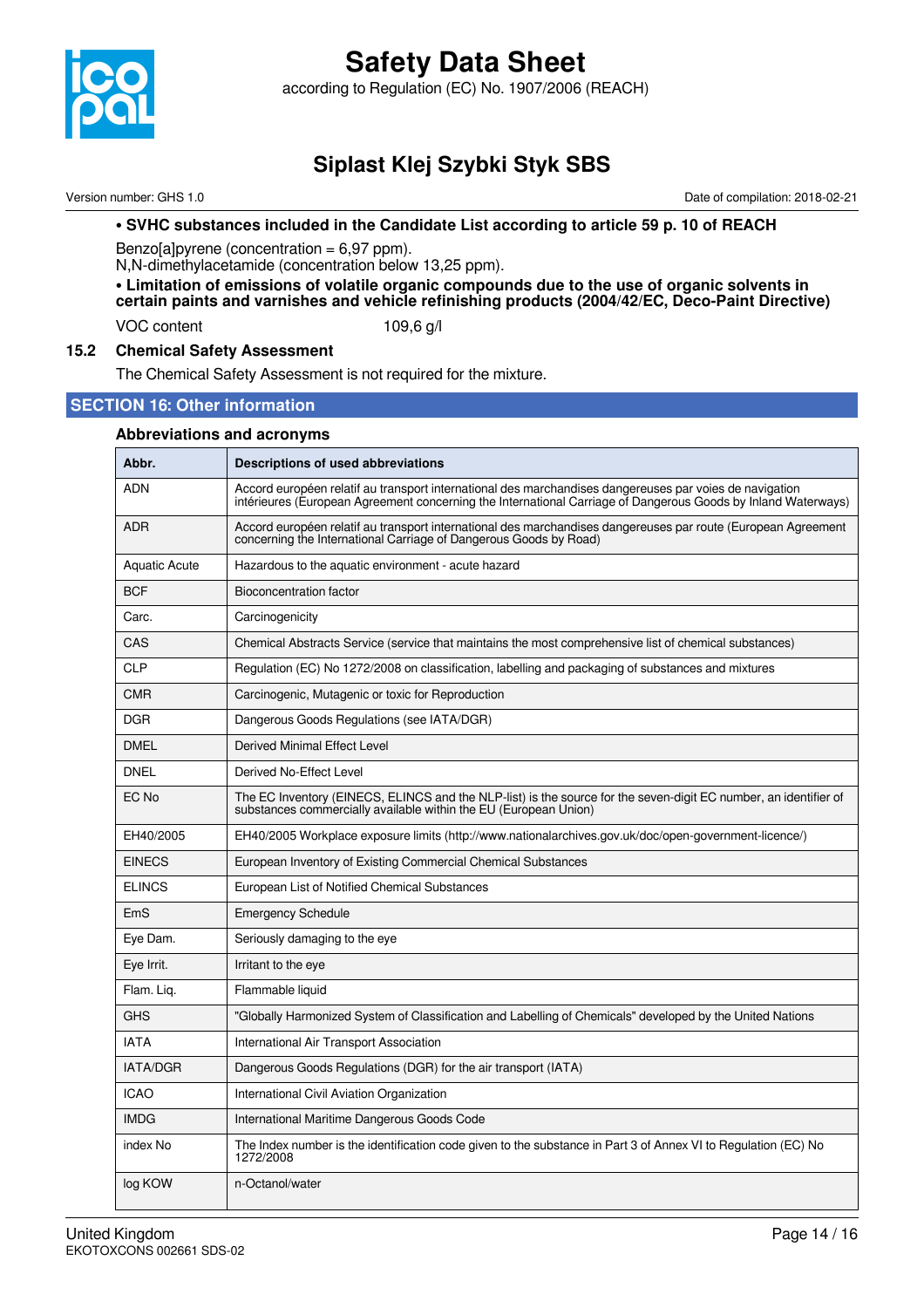

according to Regulation (EC) No. 1907/2006 (REACH)

### **Siplast Klej Szybki Styk SBS**

Version number: GHS 1.0 Date of compilation: 2018-02-21

| Abbr.         | Descriptions of used abbreviations                                                                                                                                           |
|---------------|------------------------------------------------------------------------------------------------------------------------------------------------------------------------------|
| <b>MARPOL</b> | International Convention for the Prevention of Pollution from Ships (abbr. of "Marine Pollutant")                                                                            |
| <b>NLP</b>    | No-Longer Polymer                                                                                                                                                            |
| <b>PBT</b>    | Persistent, Bioaccumulative and Toxic                                                                                                                                        |
| PNEC          | <b>Predicted No-Effect Concentration</b>                                                                                                                                     |
| ppm           | Parts per million                                                                                                                                                            |
| <b>REACH</b>  | Registration, Evaluation, Authorisation and Restriction of Chemicals                                                                                                         |
| <b>RID</b>    | Règlement concernant le transport International ferroviaire des marchandises Dangereuses (Regulations concern-<br>ing the International carriage of Dangerous goods by Rail) |
| Skin Corr.    | Corrosive to skin                                                                                                                                                            |
| Skin Irrit.   | Irritant to skin                                                                                                                                                             |
| Skin Sens.    | Skin sensitisation                                                                                                                                                           |
| <b>STEL</b>   | Short-term exposure limit                                                                                                                                                    |
| STOT SE       | Specific target organ toxicity - single exposure                                                                                                                             |
| <b>TWA</b>    | Time-weighted average                                                                                                                                                        |
| <b>VOC</b>    | Volatile Organic Compounds                                                                                                                                                   |
| vPvB          | Very Persistent and very Bioaccumulative                                                                                                                                     |
| WEL           | Workplace exposure limit                                                                                                                                                     |

#### **Key literature references and sources for data**

- Regulation (EC) No. 1907/2006 (REACH), amended by 2015/830/EU
- Regulation (EC) No. 1272/2008 (CLP, EU GHS)

#### **Classification procedure**

Physical and chemical properties: The classification is based on tested mixture. Health hazards/environmental hazards: The method for classification of the mixture is based on ingredients of the mixture (additivity formula).

#### **List of relevant phrases (code and full text as stated in chapter 2 and 3)**

| Code             | <b>Text</b>                          |
|------------------|--------------------------------------|
| H <sub>226</sub> | Flammable liquid and vapour.         |
| H315             | Causes skin irritation.              |
| H317             | May cause an allergic skin reaction. |
| H318             | Causes serious eye damage.           |
| H336             | May cause drowsiness or dizziness.   |
| H350             | May cause cancer.                    |
| H400             | Very toxic to aquatic life.          |